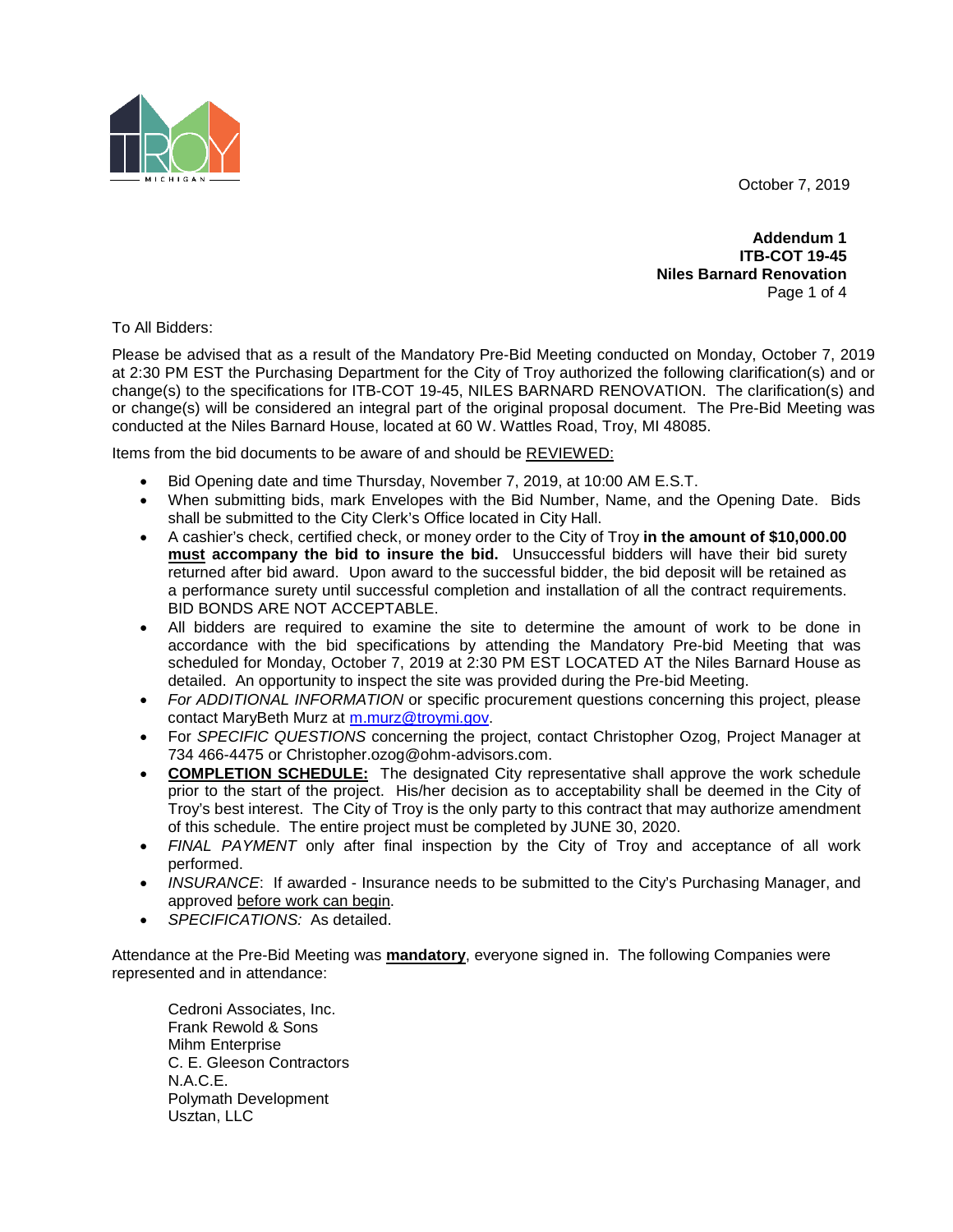**Addendum 1 ITB-COT 19-45 Niles Barnard Renovation** Page 2 of 4

Amatis Controls Marsh Constuction D & S Contractors LGK Building Quadrants Development, LLC The Alan Group Elgin Builders, Inc.

# Introduced: MaryBeth Murz, Purchasing Manager, City of Troy Kurt Bovensiep, Public Works Director Dennis Trantham, Facilities & Grounds Operations Manager, City of Troy Joe LaGarde, Division Supervisor-Facilities, City of Troy Christopher Ozog, Project Manager, OHM Advisors

Clarifications were discussed as follows:

• Sealed bids for the **NILES BARNARD HOUSE RENOVATION** project will be received by the City of Troy at the Clerk's Office, 500 West Big Beaver, Troy, Michigan 48084, until **10:00 AM, Local Time, on Thursday, November 7, 2019,** at which time the bids will be publicly opened and read at City Hall in Conference Room C.

# • **COMPLETION SCHEDULE:**

The work shall commence upon City Council Approval. A preliminary work schedule is attached as reference. A final construction schedule shall be developed by the awarded contractor and shall be included in the bid response for reference by the City of Troy. The designated City representative shall approve the work schedule prior to the start of the project. His/her decision as to acceptability shall be deemed in the City of Troy's best interest. The City of Troy is the only party to this contract that may authorize amendment of this schedule.

# **Substantial Completion Date: MAY 29, 2020.**

### **Final Completion Date: JUNE 30, 2020.**

- MaryBeth Murz, Purchasing Manager gave an overview of the Instructions to Bidders and the requirements for bid submission. There were no questions pertaining to the requirements for Bid Submission.
- The Invitation to Bid, Specifications and all Drawings are available on the MITN website.
- Addendums as necessary will also be posted on the MITN website.
- Christopher Ozog, Project Manager, OHM –Advisors requests that potential bidders use the Request for Information Form which was provided in the bid documents.
- The intent of the Niles Barnard Renovation includes repairs, aesthetics and the finishes selected to maintain the historic integrity and nature of the structure.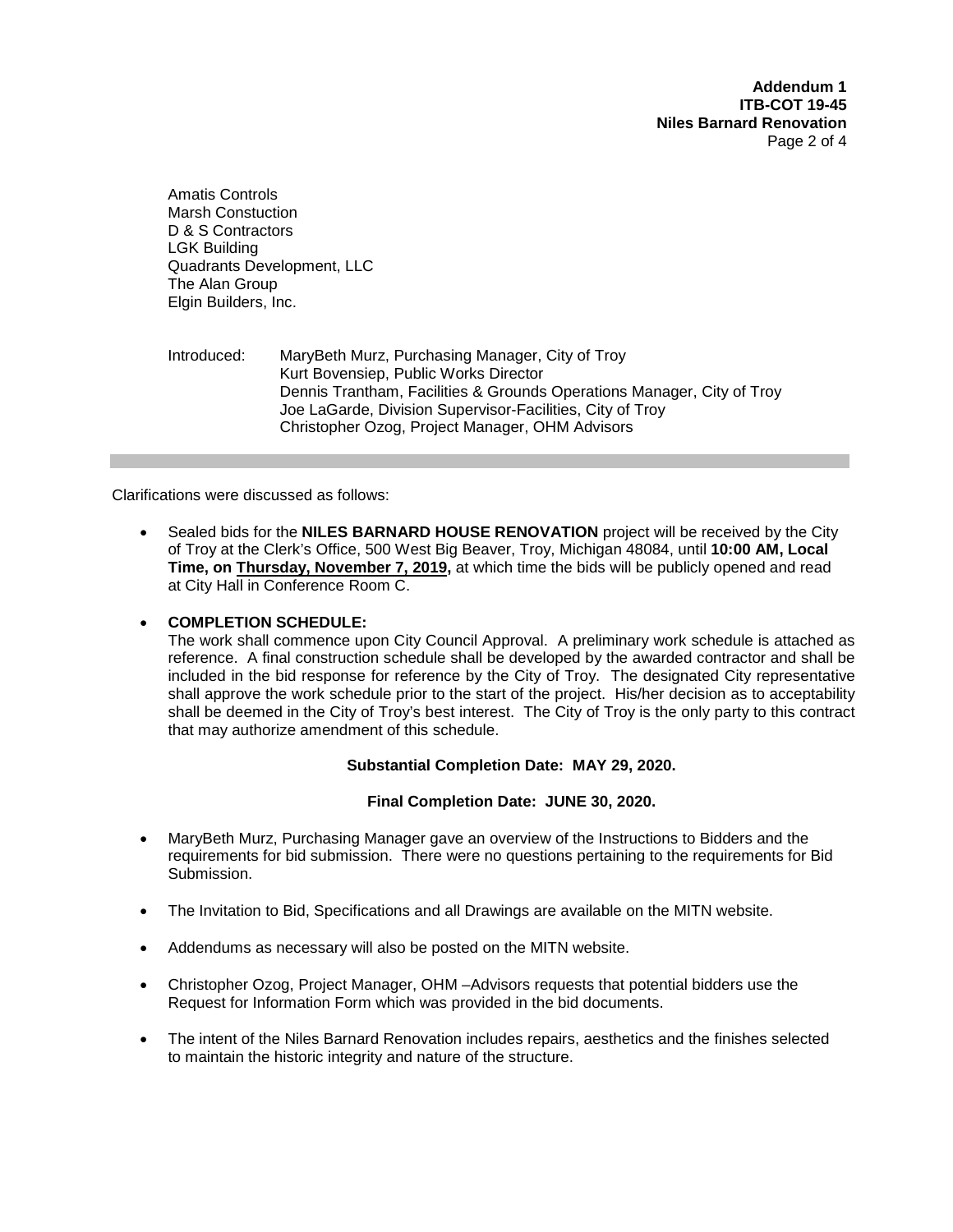**Addendum 1 ITB-COT 19-45 Niles Barnard Renovation** Page 3 of 4

- The Scope of Work was reviewed and includes the existing exterior to be re-done, painted with three (3) new landings. The City will complete the exterior civil work and final grading.
- Parking is limited. An attachment is included with this Addendum which details the limits of contractor site access.
- It is the awarded bidder's responsibility to coordinate construction schedule with the Troy Historic Village Museum in order to accommodate any scheduled events.
- A lead/asbestos report is included in the bid documents.

I, the undersigned bidder, have read this Addendum 1 and have integrated the clarification(s) and or change(s) into the *Bid Proposal* and *Specifications* for **ITB-COT 19-45**, NILES BARNARD HOUSE RENOVATION**.** All other items in the original bid proposal remain the same. This Addendum 1 should be attached to the top of the Bid Proposal packet at the time of submission, on or before **Thursday, NOVEMBER 7, 2019 at 10:00 AM EST** in the office of the City Clerk.

| COMPANY:                                   |  |
|--------------------------------------------|--|
| NAME OF AUTHORIZED COMPANY REPRESENTATIVE: |  |
| SIGNATURE:                                 |  |
| <b>ADDRESS:</b>                            |  |
|                                            |  |
|                                            |  |

DATE: \_\_\_\_\_\_\_\_\_\_\_\_\_\_\_\_\_\_\_\_\_\_\_\_\_\_\_\_\_\_\_\_\_\_\_\_\_